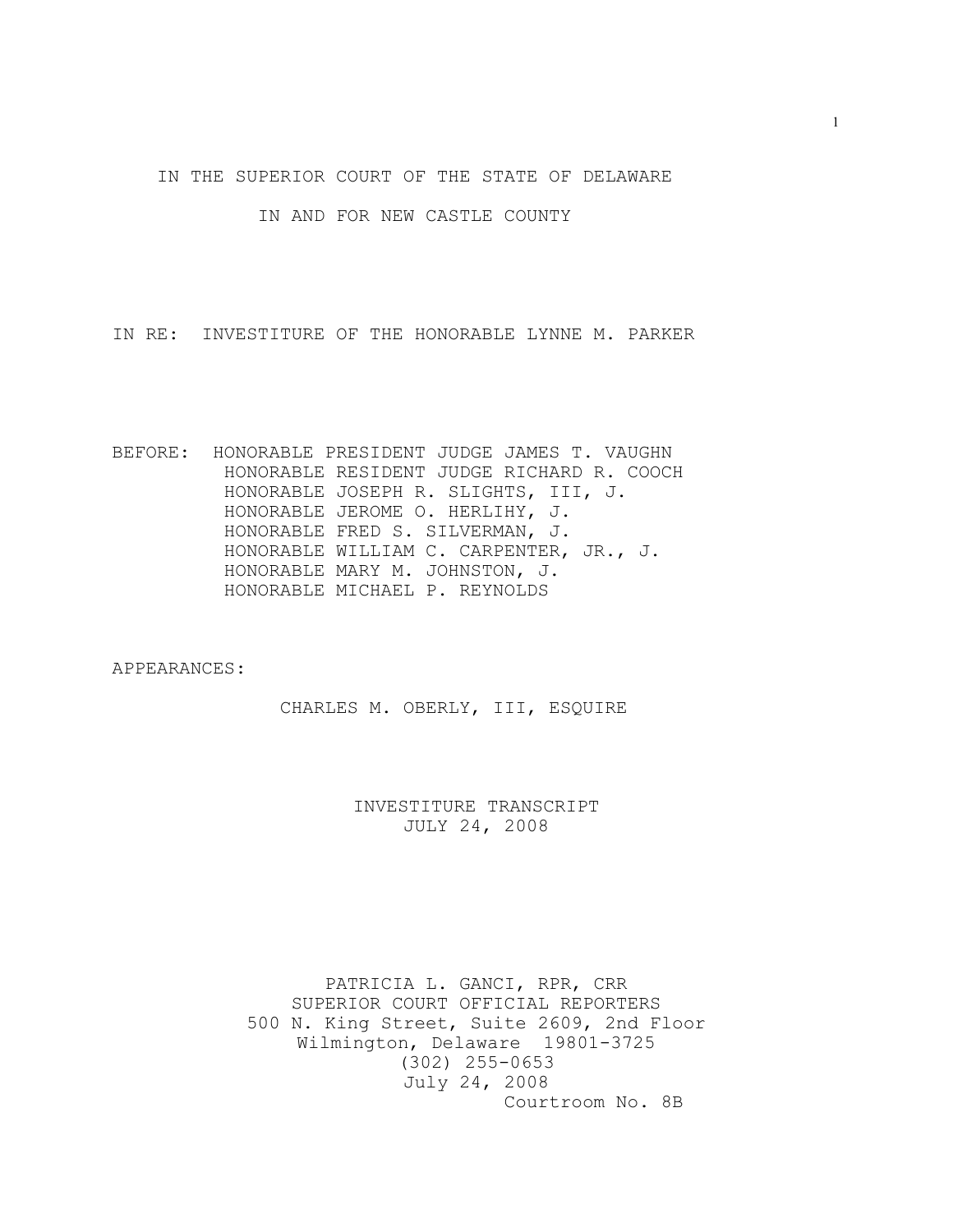3:00 p.m.

PRESENT:

As noted.

- - - - -

PRESIDENT JUDGE VAUGHN: Good afternoon, ladies and gentlemen, and welcome to this special session of the Superior Court commemorating the investiture of Lynne M. Parker as a Commissioner of the Superior Court of Delaware. Please remain standing for the Pledge of Allegiance which will be led by Commissioner Parker's children, Sam and Tia.

(Whereupon the Pledge of Allegiance was recited.)

PRESIDENT JUDGE VAUGHN: Let me begin today by introducing those who are seated with me here on the bench. To my right is Resident Judge Richard R. Cooch of the Superior Court. To my left is Judge Joseph R. Slights, III, of the Superior Court. To the left of Judge Slights is where Commissioner Parker will be seated soon. In the jury box are Superior Court Judges and Commissioners with robes on for this special session of the Court.

I would like to recognize the members of Commissioner Parker's family who are present here today, and in particular her husband, The Honorable Charles M. Oberly, III, Esquire. Welcome.

MR. OBERLY: Thank you.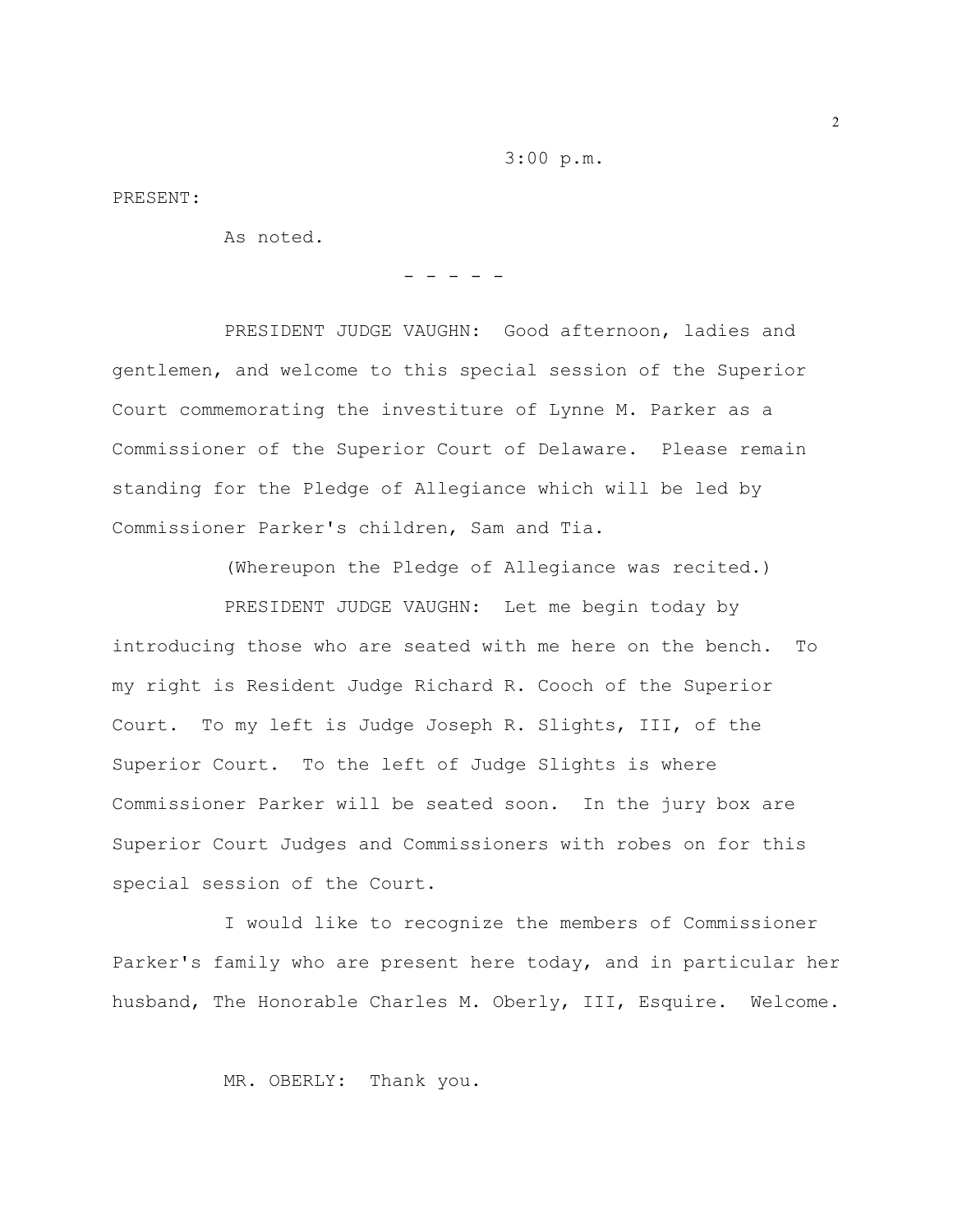PRESIDENT JUDGE VAUGHN: Her children, Sam and Tia, who you saw just a moment ago right there; her parents, Jacob and Joy Parker. Welcome, Mr. and Mrs. Parker. Her aunt, Gail Solomon, welcome. And her sister-in-law, Beverly Parker. Have I missed anyone?

MS. PARKER: My niece was able to make it, Ilene Parker.

> PRESIDENT JUDGE VAUGHN: What was her name? MS. PARKER: Ilene Parker.

PRESIDENT JUDGE VAUGHN: Ilene, welcome. The Court welcomes all who are present for this occasion, including those who will speak today and who will be introduced shortly.

We are here today to commemorate the beginning of Lynne Parker's career as a member of the Superior Court, our state's general jurisdiction trial court. The proceeding is one of investiture where the historical robing is of special ceremony, significance, and public commitment under oath. The robe itself is a symbol of impartiality and of the Judge or Commissioner's solemn duty to administer equal justice on behalf of the people who we serve.

For the administration of the oath of office, Commissioner Parker's children, Sam and Tia, will hold the bible. Her parents, Jacob and Joy, will then assist with the robing.

Lynne, are you ready?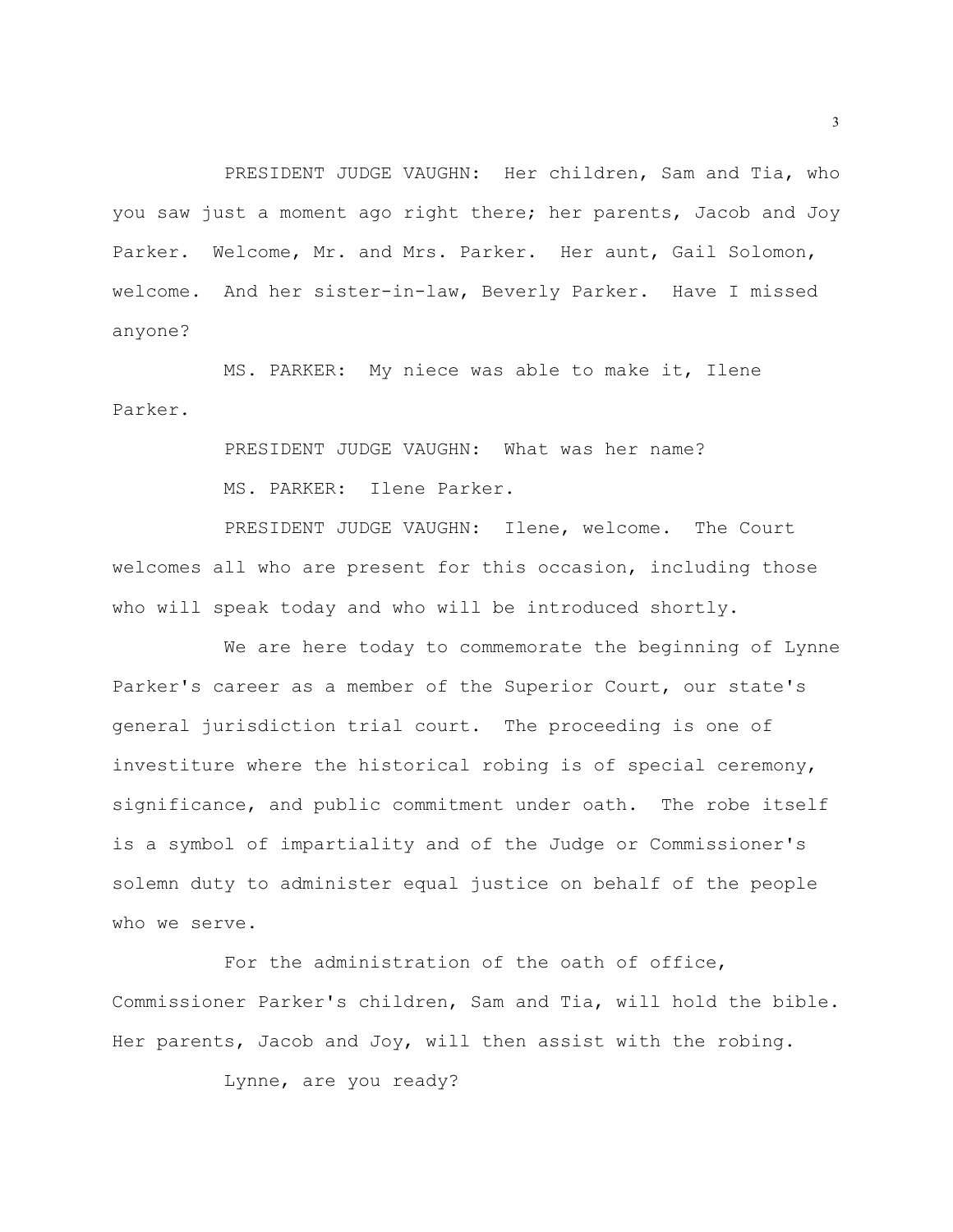MS. PARKER: I am.

PRESIDENT JUDGE VAUGHN: Okay. Put your right hand on the bible.

MS. PARKER: Okay.

office.

PRESIDENT JUDGE VAUGHN: And repeat after me: I, Lynne M. Parker.

MS. PARKER: I, Lynne M. Parker.

PRESIDENT JUDGE VAUGHN: Do proudly swear.

MS. PARKER: Do proudly swear.

PRESIDENT JUDGE VAUGHN: To carry out the responsibilities.

> MS. PARKER: To carry out the responsibilities. PRESIDENT JUDGE VAUGHN: Of the office of Commissioner.

MS. PARKER: Of the office of Commissioner.

PRESIDENT JUDGE VAUGHN: Of the Superior Court of Delaware.

> MS. PARKER: Of the Superior Court of Delaware. PRESIDENT JUDGE VAUGHN: To the best of my ability. MS. PARKER: To the best of my ability. PRESIDENT JUDGE VAUGHN: Freely acknowledging. MS. PARKER: Freely acknowledging. PRESIDENT JUDGE VAUGHN: That the powers of this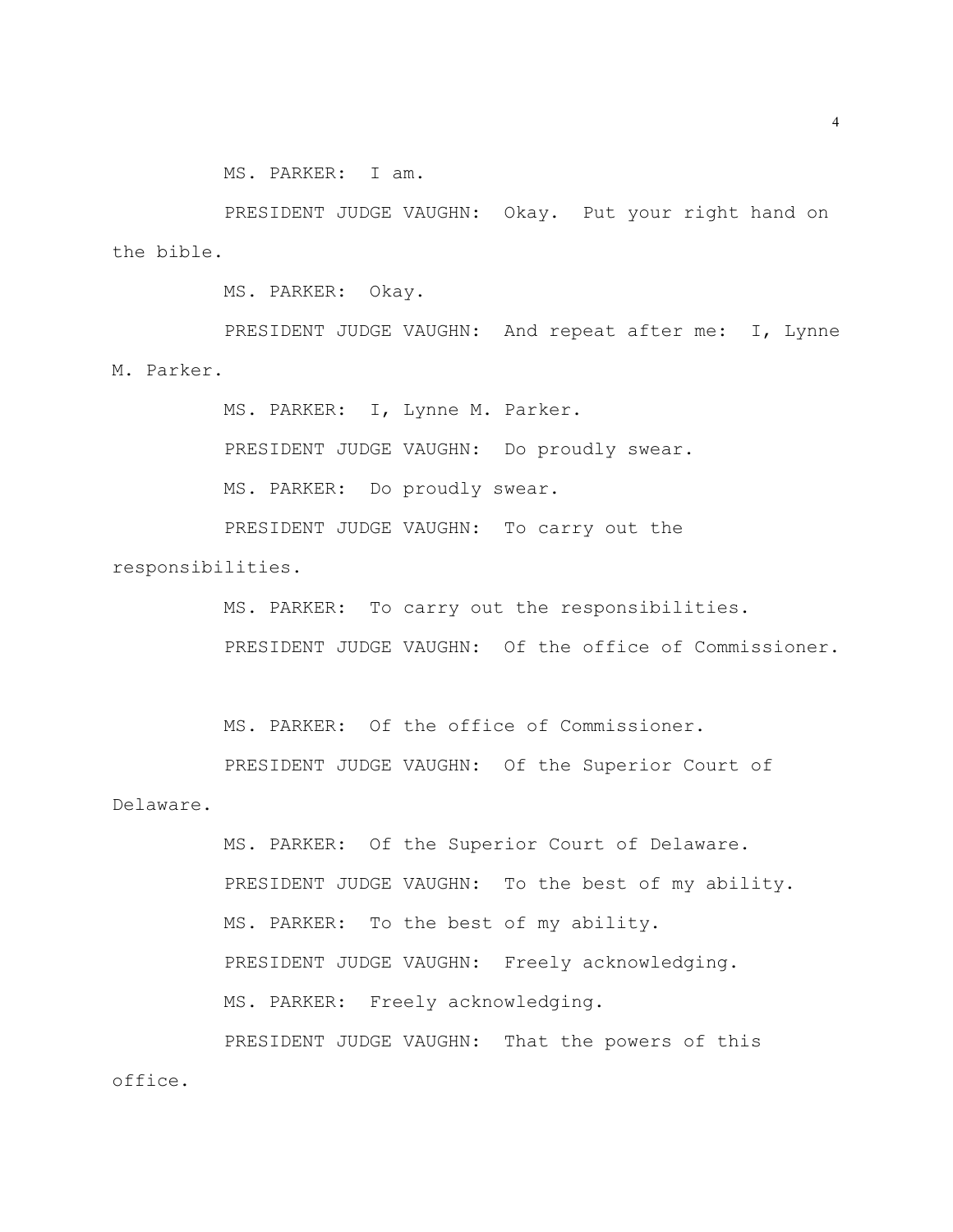MS. PARKER: That the powers of this office. PRESIDENT JUDGE VAUGHN: Flow from the people. MS. PARKER: Flow from the people. PRESIDENT JUDGE VAUGHN: I am privileged to represent. MS. PARKER: I am privilege to represent. PRESIDENT JUDGE VAUGHN: I further swear. MS. PARKER: I further swear.

PRESIDENT JUDGE VAUGHN: Always to place the public interest.

MS. PARKER: Always to place the public interest. PRESIDENT JUDGE VAUGHN: Above any special or personal interest.

> MS. PARKER: Above any special or personal interest. PRESIDENT JUDGE VAUGHN: And to respect the right. MS. PARKER: And to respect the right. PRESIDENT JUDGE VAUGHN: Of future generations. MS. PARKER: Of future generations. PRESIDENT JUDGE VAUGHN: To share the richest art. MS. PARKER: To share the richest art. PRESIDENT JUDGE VAUGHN: And natural heritage. MS. PARKER: And natural heritage. PRESIDENT JUDGE VAUGHN: Of Delaware. MS. PARKER: Of Delaware. PRESIDENT JUDGE VAUGHN: In doing so.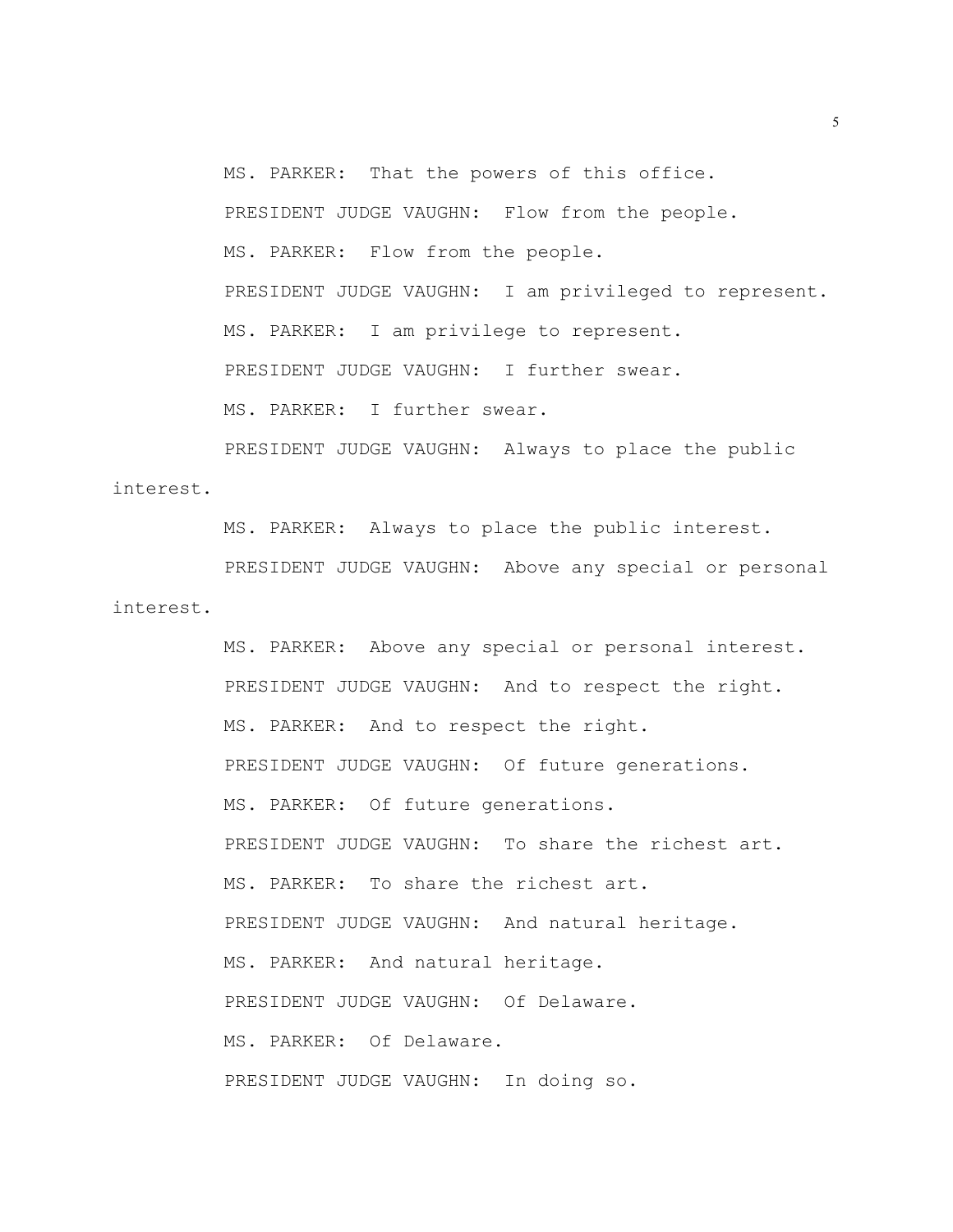MS. PARKER: In doing so.

PRESIDENT JUDGE VAUGHN: I will always uphold and defend.

MS. PARKER: I will always uphold and defend.

PRESIDENT JUDGE VAUGHN: The Constitutions of my country and my state.

MS. PARKER: The Constitutions of my country and my state.

> PRESIDENT JUDGE VAUGHN: So help me God. MS. PARKER: So help me God. PRESIDENT JUDGE VAUGHN: Congratulations. COMMISSIONER PARKER: Thank you. (Applause.)

JOY PARKER: It is our honor for Your Honor. Last time I dressed her was when she was three and I didn't enjoy it as much.

PRESIDENT JUDGE VAUGHN: Before recognizing today's speakers, I would like to warmly welcome Lynne to the Superior Court. Her qualifications and experience make her fully deserving of the honor which the Governor and Senate of this state have preferred upon her. Each of us on the Superior Court look forward to working with Lynne as our newest colleague.

> I now invite Judge Slights to give any remarks. JUDGE SLIGHTS: Thank you, President Judge Vaughn,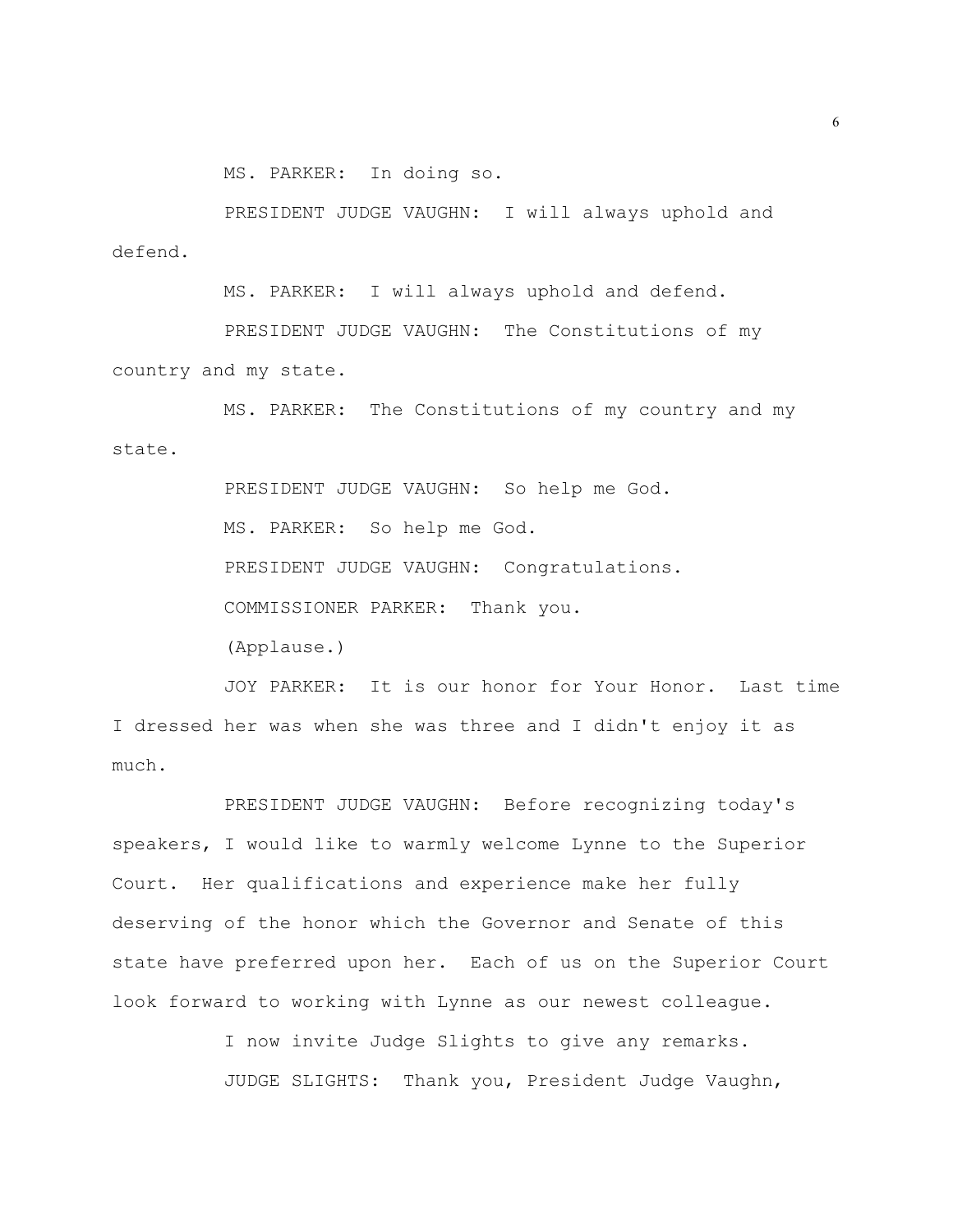colleagues, honored guests, and most importantly, friends and family of Commissioner Lynne Parker. It is an honor to be asked to participate in this ceremony as we elevate Commissioner Parker to her new position on the Superior Court. And it's a pleasure to witness this great day in the life of my friend and her family.

I don't think I knew at the time I prepared my remarks that Lynne would be sitting right next to me. So I'm going to have to be careful what I say because I'm in striking distance, which I had not anticipated. So if you see me revising my speech as I go, you'll know why.

I've known Lynne for as long as she's been a lawyer. She sat for the bar with my wife, Ellen, who's here. And together they endured the summer of pain, as I like to call it, my endearing reference to the summer that we all enjoy as we study for and prepare to take the Delaware Bar Exam.

I remember Ellen coming home from the bar review course and telling me how she had met the nicest woman named Lynne Parker. She told me how generous Lynne was, how Lynne was introducing her to people in the class, and helping her along the way. Ellen was a Texas native, and I literally dragged her to Delaware kicking and screaming. She knew no one here, but my occasionally dysfunctional family, and I could tell you that that was not terribly comforting to her.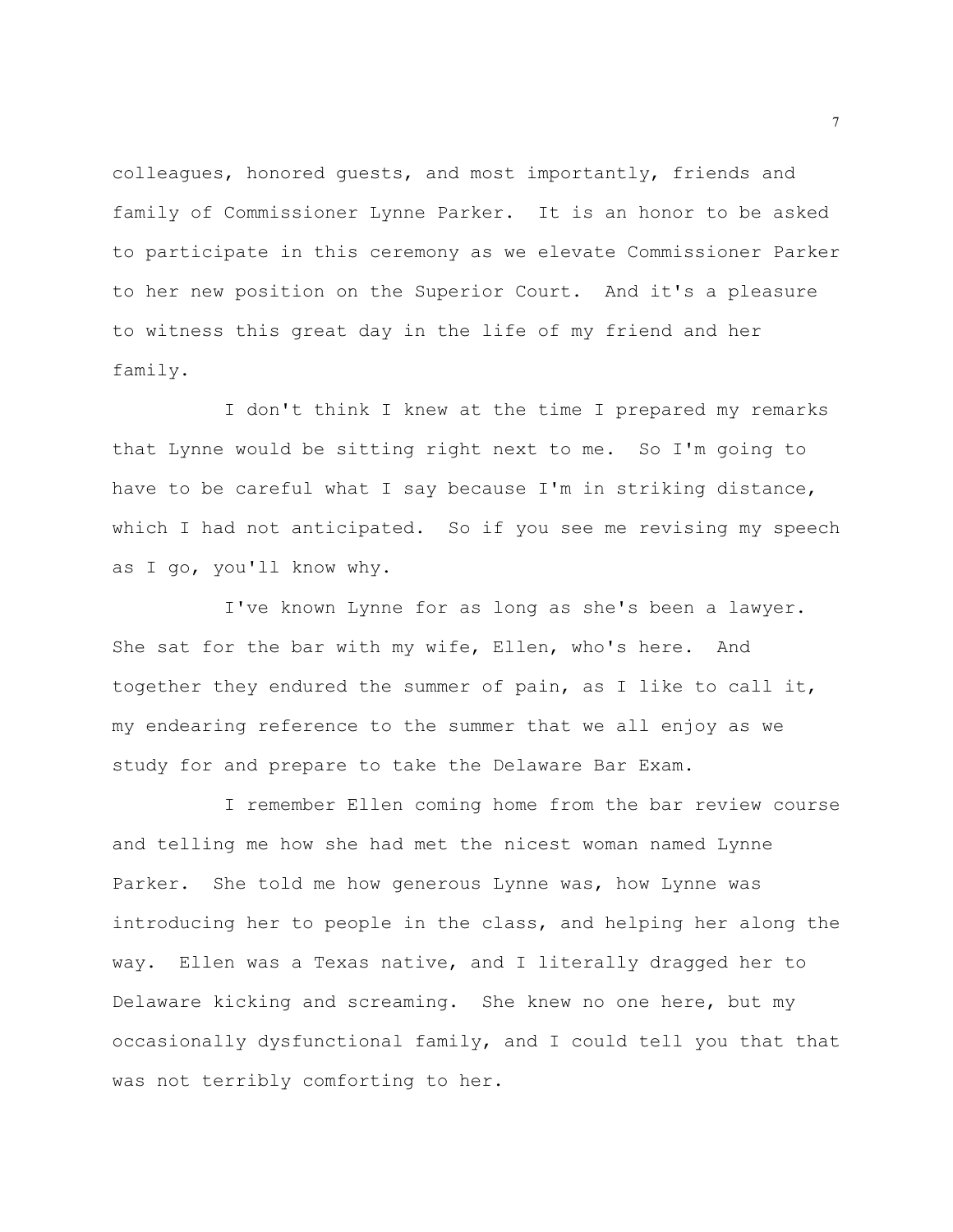Thankfully, Lynne took Ellen under her wing. For instance, Ellen told me that Lynne would arrive to the bar review class each day with coffee and a doughnut or muffin. Lynne had such a generous soul that when she would notice that Ellen did not have anything to eat, she would regularly offer her her halfeaten doughnut or muffin, usually with the filling dripping out onto the table and say, Here, have a bite. Really, you should have something to eat. And when Ellen would politely decline, she would wave it in front of her. She'd say, Are you sure? Come on, you need to eat something.

So you might say to yourself, okay, that's a bit unusual, offering a half-eaten doughnut to someone you've just met, but to me it shows how warm and welcoming and, frankly, how unpretentious Lynne is as a person. And it shows a side of her personality that will serve her well as a Commissioner, compassion.

Lynne will join a group of Commissioners who in my book are the best in the business. She's replacing a judicial officer who served the Court with honor and distinction, very big shoes to fill. But Lynne is up to the challenge. Governor Minner chose wisely. Lynne's depth of experience as a litigator and a trial lawyer and her cool and steady demeanor will be huge assets to the Court. There is much to do. We are facing ever increasing civil and criminal caseloads, and even with recent and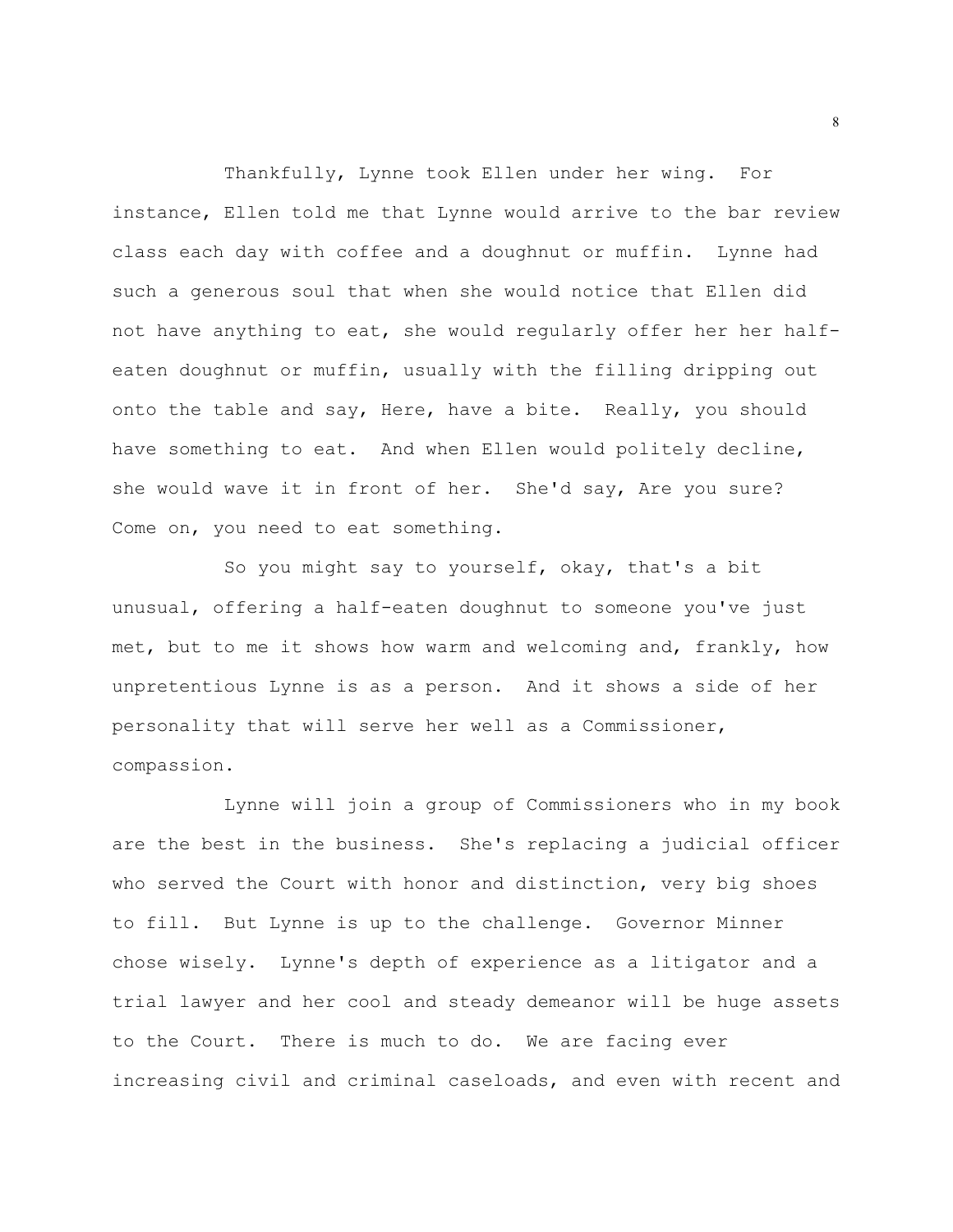much appreciated fortification, we're still stretched very thin here. We need more than just a body to fill this vacancy, more than just a lawyer to do the work the way the citizens expect it to be done. We need fair, decisive, and discerning public servants who are willing to make the commitment to serving and delivering justice at the highest levels. I am more than confident, I am certain, that Lynne Parker will deliver those qualities and then some.

Upon his retirement from this Court, Judge Quillen observed that this is a court of courageous and independent people. It has a tough love camaraderie that is unrivaled, just like a family. I couldn't agree more. The love that Judge Quillen talked about that we share with each other on this Court is, indeed, tough love. We expect a lot from each other, but we also help each other to do our best. And at the end of the day, you really can't ask for more than that.

On behalf of our Judges and Commissioners and a staff that we are all very proud of, including our prothonotary staff, investigative service officers, court reporters, judicial assistants, law clerks, court administrators, bailiffs, everyone at Superior Court, Lynne, welcome to the Superior Court family. I know you will thrive here, and we thank you for your willingness to serve. Thank you.

COMMISSIONER PARKER: Thank you.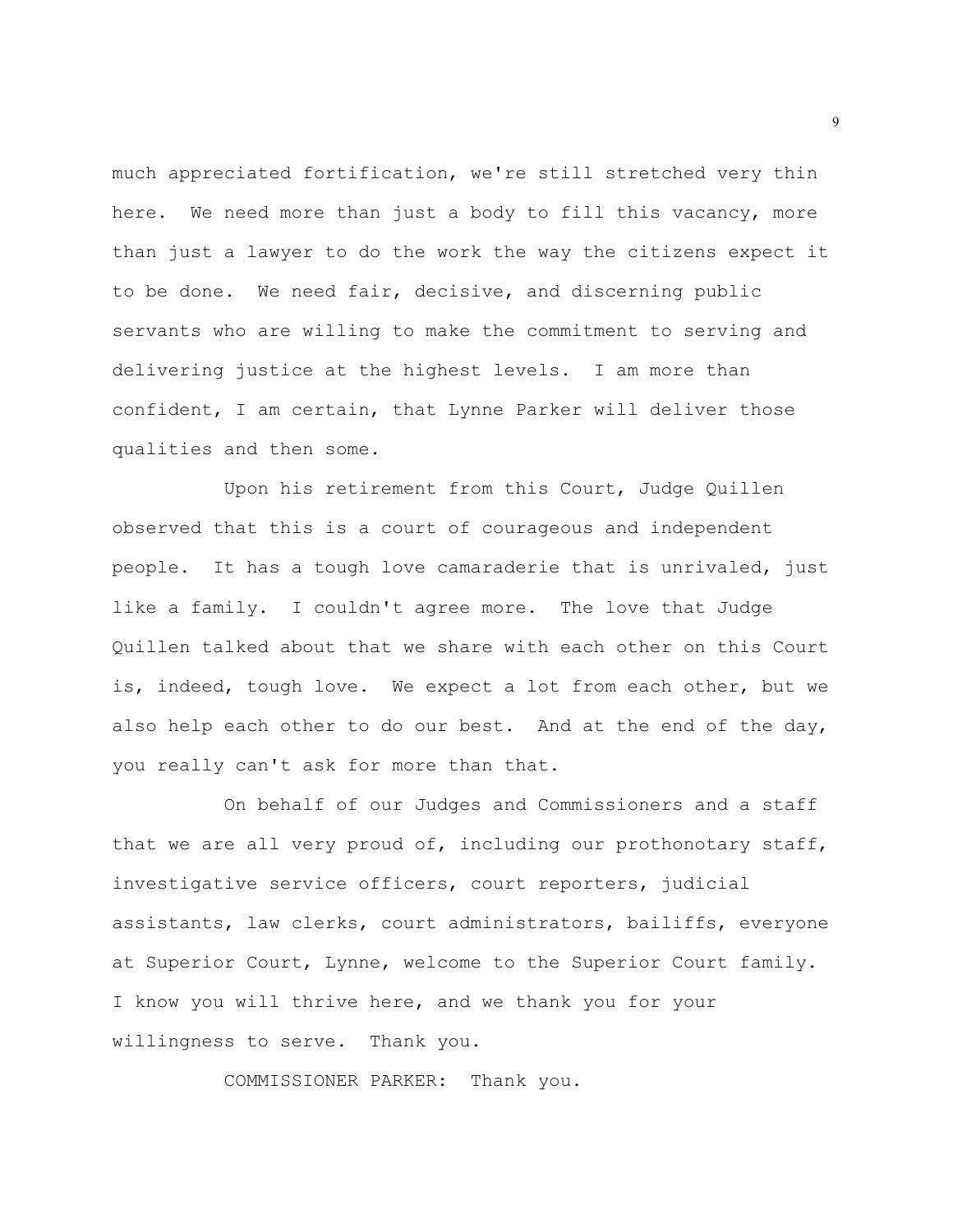(Applause.)

PRESIDENT JUDGE VAUGHN: Thank you, Judge Slights. I now recognize Resident Judge Cooch who will introduce our next speaker.

RESIDENT JUDGE COOCH: Thank you, President Judge Vaughn. I'm also very pleased to have been asked to participate in the investiture of Lynne Parker and to also welcome you, Lynne, as a judicial officer on this Court.

It's now my privilege to introduce Commissioner Parker's husband, Charles M. Oberly, III, for some remarks. I first got to know Charlie about 1975 when we were both in the Criminal Division of the Attorney General's Office. Just think, Charlie, that was only about nine years after Miranda vs. Arizona was decided. That dates us a bit, perhaps. Charlie went on, of course, to be elected Attorney General three times and has had a distinguished public and private career, most recently becoming a partner at Wolf Block. But I know that Commissioner Parker will continue to establish her own distinguished professional path, now in the public sector.

Mr. Oberly, you have the floor.

MR. OBERLY: Thank you very much, President Judge Vaughn, and fellow Associate Judges Cooch and Slights, and now my wife who is a Commissioner in this Court. Perhaps, the more embarrassing aspect of this or maybe the more sobering aspect,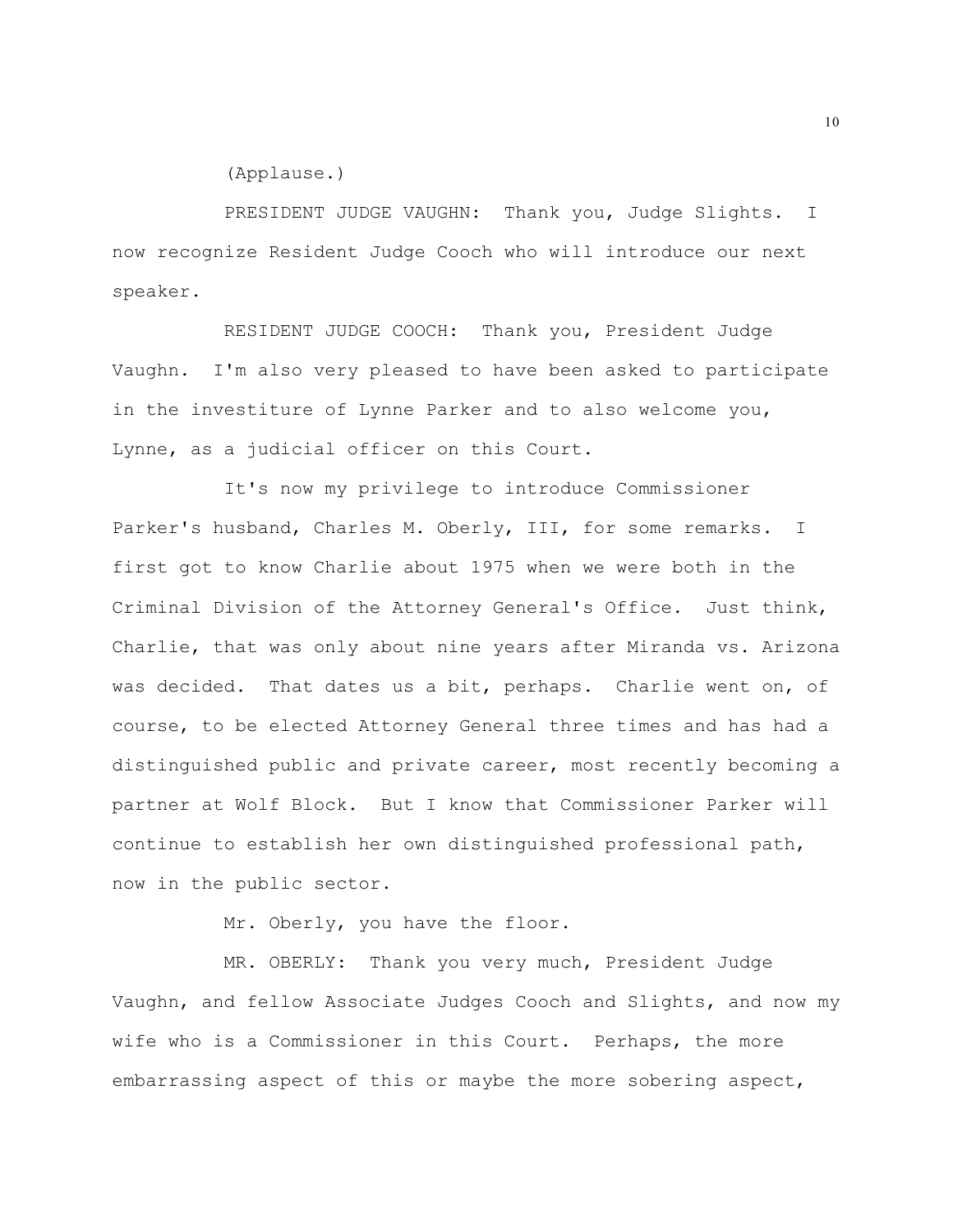Judge Cooch, is in 1975 when you and I first met as young prosecutors in the Attorney General's Office, Lynne was entering the third grade.

I cannot tell you ... I am -- I always find it difficult to talk about family. I always have, and I think Fred Silverman can tell you all that since he's been around me for 20 years. So I'll do my best to say I'm obviously very proud of Lynne. This is a culmination of 17 years as an attorney, and I am pleased that others will now have to  $-$ - actually, I'm really pleased that others are going to have to stand up when she walks in a room. She's been practicing, and I'm tired of doing it.

I'm not here to give a long, lengthy comment regarding Lynne, but when I'm up here to shed, perhaps, some light on your newest Commissioner as I know her possibly better than anyone else. And I'm not suggesting her parents don't know her as well as I do, but I've had an opportunity to spend the better part of the last 10 years or close to it with Lynne. Lynne is a beautiful person. She is a loyal person. She is an understanding person. She is an incredibly patient person. She's generous, as Judge Slights has indicated with the doughnut story, and she's unflappable. And she needs all of those traits just to be married to me.

As my wife, I've been able to observe all of these traits and I've been truly blessed to be able to be around her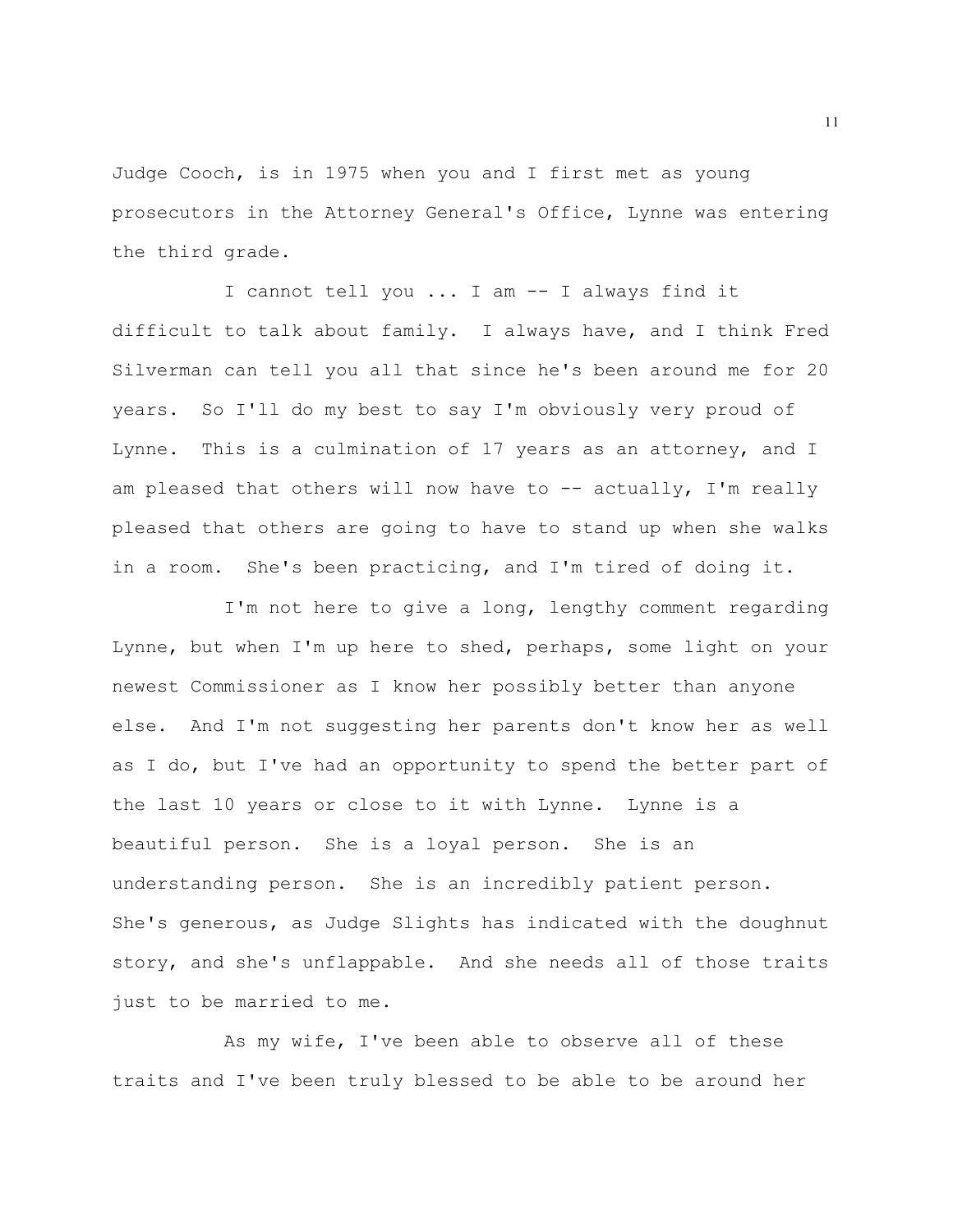during these last 10 years. And I couldn't be more proud of her having taken this opportunity to leave a private law firm where she had been associated with as an associate and a partner for 17 years. And for the last several years, watching her travel close to 100 miles a day going back and forth to work at least three days a week over in Marlton, New Jersey, driving back at nighttime in the winter when it was dark, hoping at some point in time she would decide that there would be a better job or something that would not have so many dead hours on the road. It's not like riding the train to Philadelphia or Washington where you actually can do work. You're driving yourself alone in a car to a place like Marlton, New Jersey. You can't really do any work at all, I mean, and she doesn't like talking on the telephone. And I think New Jersey even has some regulations on what you can do on the cell phone.

So just from the viewpoint of her productivity and availability and quality of life, being able to be here in Delaware full-time is just going to be a tremendous thing for both our family, as well as for her, and also will give you the opportunity to have someone who is working for this Court all of the working hours of the day except for the 10 minutes it takes to get from our house to get in here.

I don't know how easy it is for anybody in anticipation of taking a new job to determine what they're going to be like.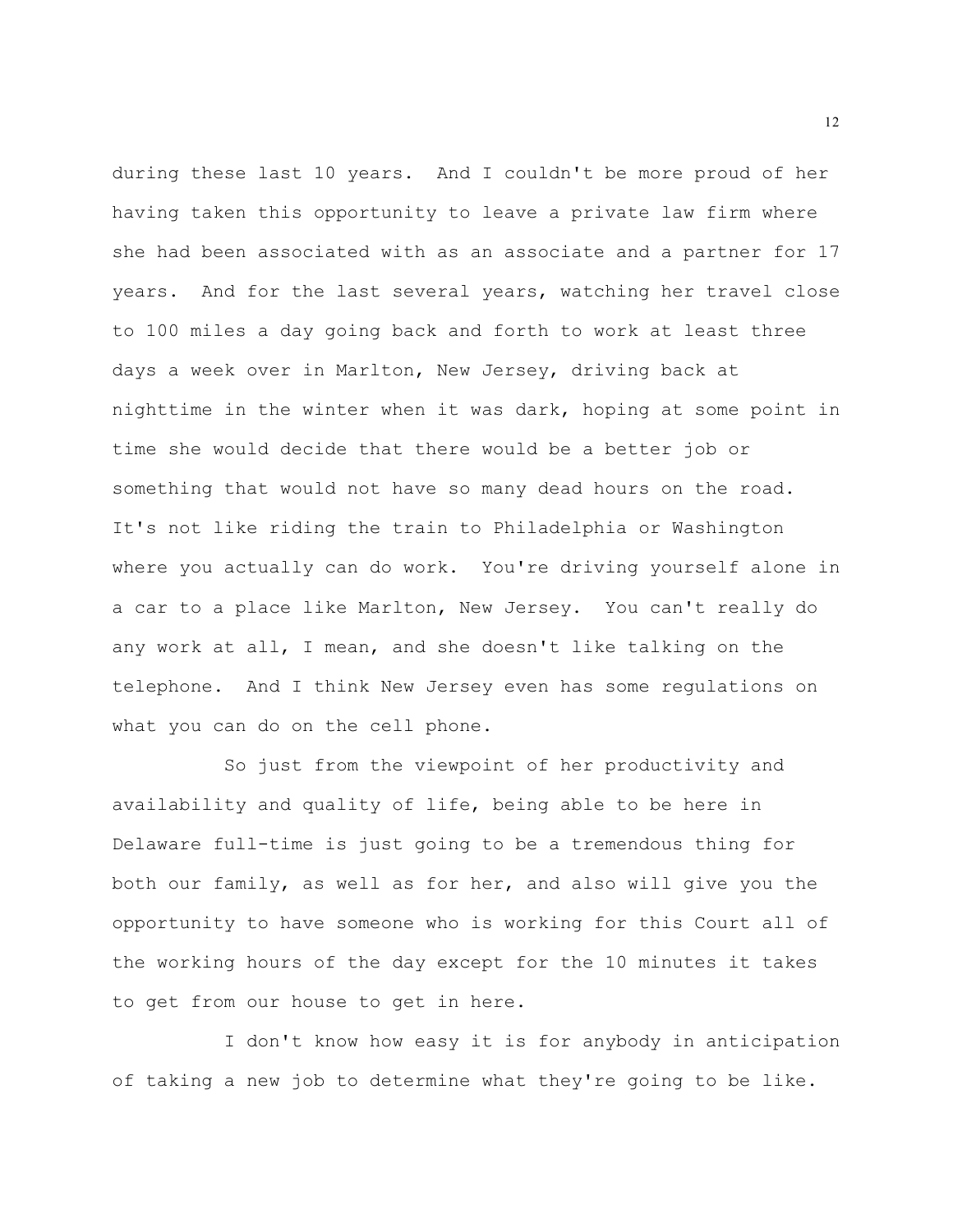Who is this person? How will they be working for us or with us? And I think, perhaps, one of the things to judge somebody is when they've been a member of one family and they suddenly leave. And I say this is somewhat sudden. This came up -- Lynne, for those of you who do not know it, when we spoke about this and we had just mentioned it, let it pass. And it was the day before the deadline at noon that the applications had to be in that Lynne and I talked about it. She said, Well, I think I will put my name in for this. And she had to pay I think it was \$40 extra for Federal Express in New Jersey to get the application in to the hands of the nominating committee before noon, and she made it by I think 30 minutes.

Lynne wrote an e-mail to her firm dated July 22nd saying good-bye. And I thought I would read that e-mail to you because I think it gives you some understanding of what Lynne is like.

And it said: To everyone: Cheers. Hello to all. It seems appropriate that my last e-mail be to all of you. In a moment I will be turning off the lights in my now clean, empty office and walking out the door for the last time. I remember when it all began. Over 17 years ago I turned on the lights in my clean, empty office for the first time. I was young, single, and inexperienced. Tonight I will be going home to my husband and children. Trial binders lined my office from all of the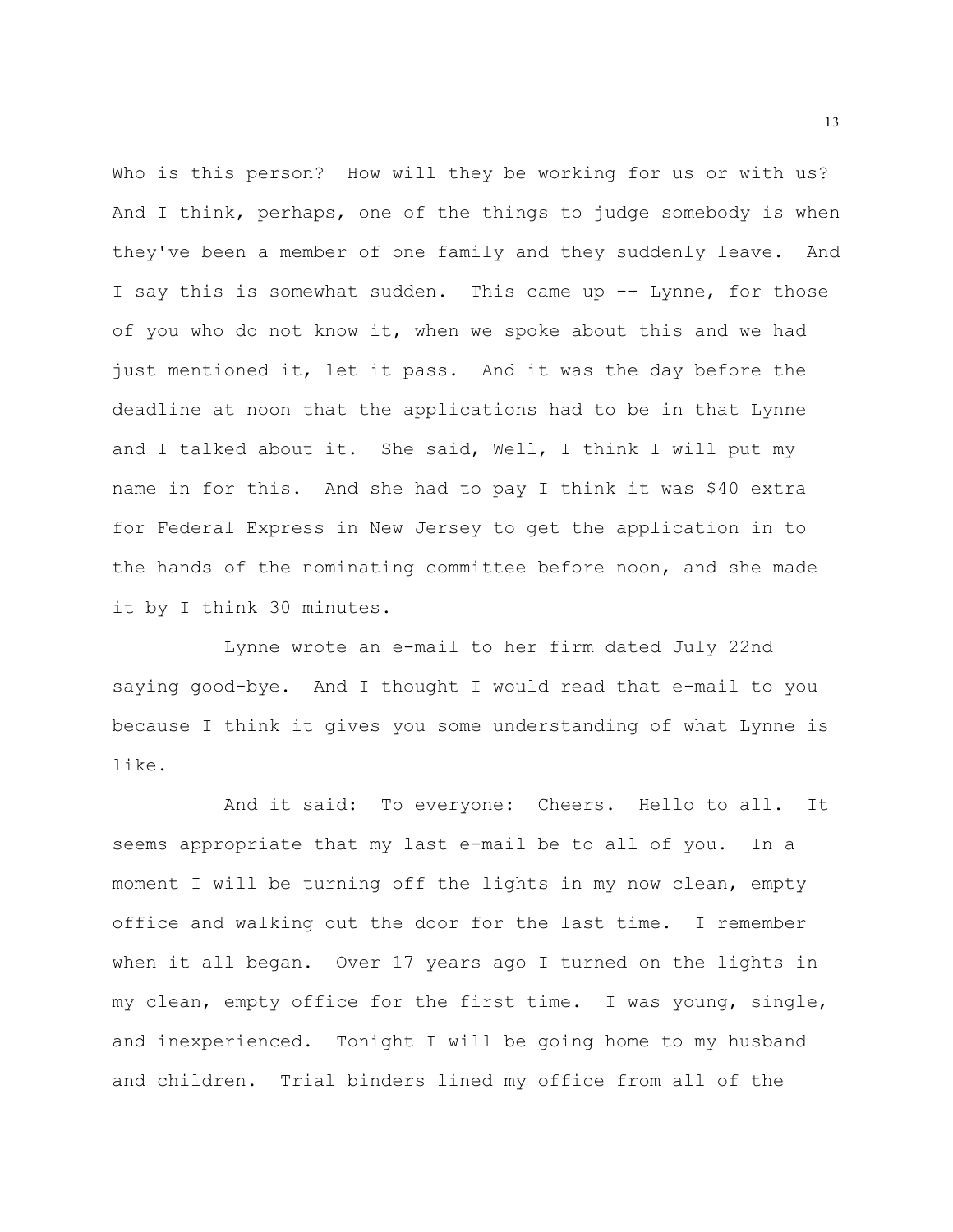cases litigated between then and now. I was your second chair at trials, and then at some point I became the first chair. You whispered in my ear to assure that proper objections were being made, and then at some point I had become the whisperer rather than the whisperee. You were there for me when I needed proofreading, somebody to bounce ideas, strategy off of, a shoulder to cry on, and a friend to share good results.

The first week that Hollstein Keating was in existence was exhausting, exhilarating, and exciting. We could have all gone out for a drink to celebrate if only our paychecks had been signed.

To say that I enjoyed working with you, that I thank you for all that you've done for me, and that Hollstein Keating was a major part of my life would not fully convey all that you mean to me. My thoughts and prayers will always be here. And now without further ado, I turn off my lights.

This morning, I intercepted an e-mail to the current Court that Lynne wrote. I guess I honestly should say that I wrote it in anticipation of what she would have written to you. And her e-mail reads as follows: Thursday, July 24th, 2008, approximately 3:15 p.m. To the Superior Court Judges, the Commissioners, and Court personnel. Subject: Hello. Hello to the Honorable Judges in Superior Court, the Commissioners, and all Court personnel. It seems appropriate that I introduce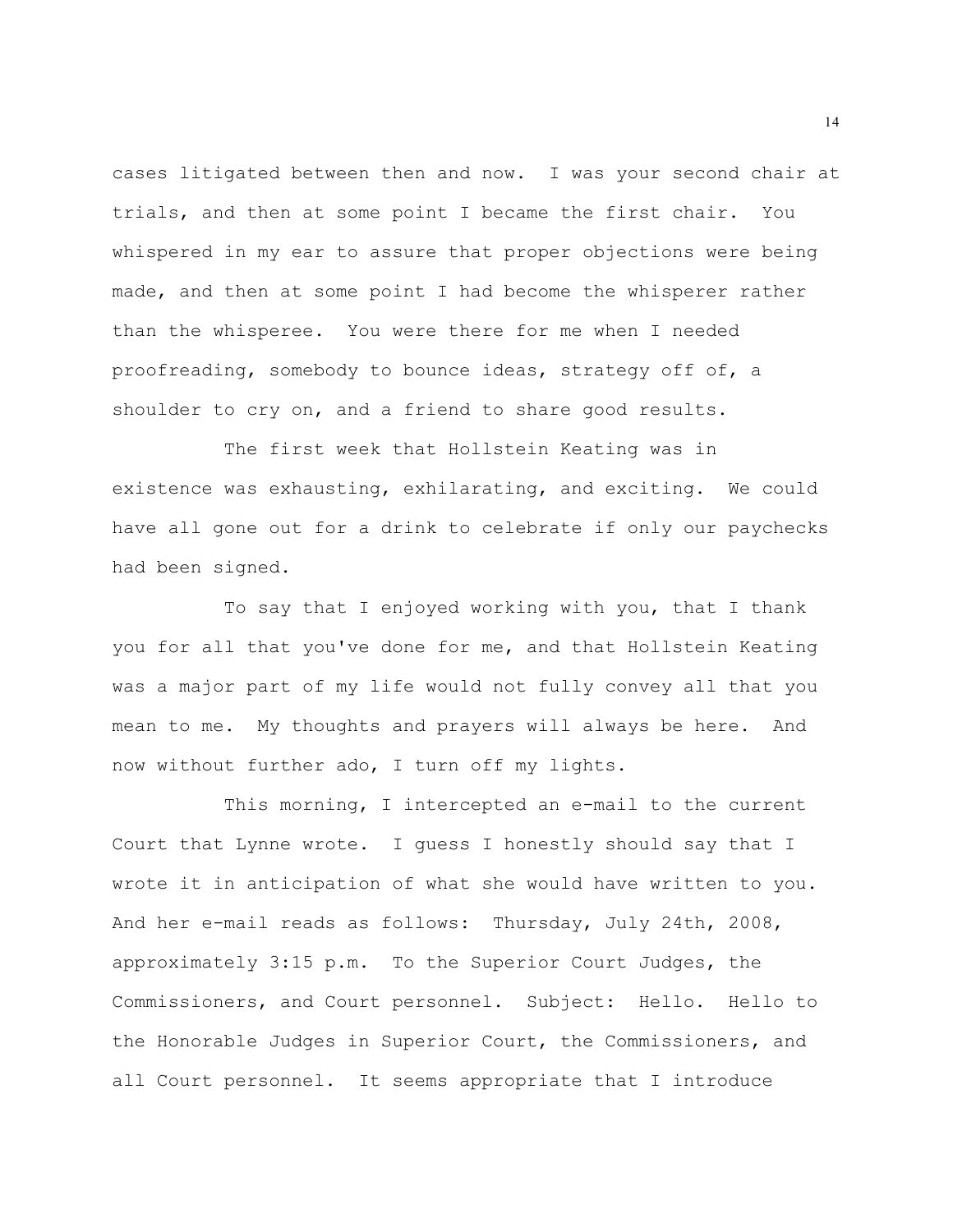myself through my first e-mail. Tomorrow I will be turning on the lights in my now clean and nearly empty office as a Superior Court Commissioner. While I am now an experienced attorney, I enter this phase of my life as an inexperienced judicial officer looking forward to the challenges ahead and to working with such highly regarded Judges, Commissioners, and Court staff. I am here to serve this Court, my fellow Commissioners, the Court staff, and the people of this State.

As I learn my role with the Court, please do not hesitate to whisper in my ear when I need assistance or am unsure of how to handle a certain matter. I will not hesitate to ask for help, but I am not so presumptuous to assume I will not need help. From my initial introduction and orientation, I know the entire Court staff are available and eager to assist me in my transition to becoming an effective Superior Court Commissioner. The first few weeks will surely be exhausting, exhilarating, and exciting. And I'm happy to know our paychecks are always properly signed.

To say that I anticipate enjoying working with all of you would be an understatement. I have been on cloud nine since the day Governor Ruth Ann Minner made the call to me. While few of you know me very well, I can assure you that I will work as hard as I am able and as long as is necessary to make the Superior Court of the State of Delaware the best that it can be.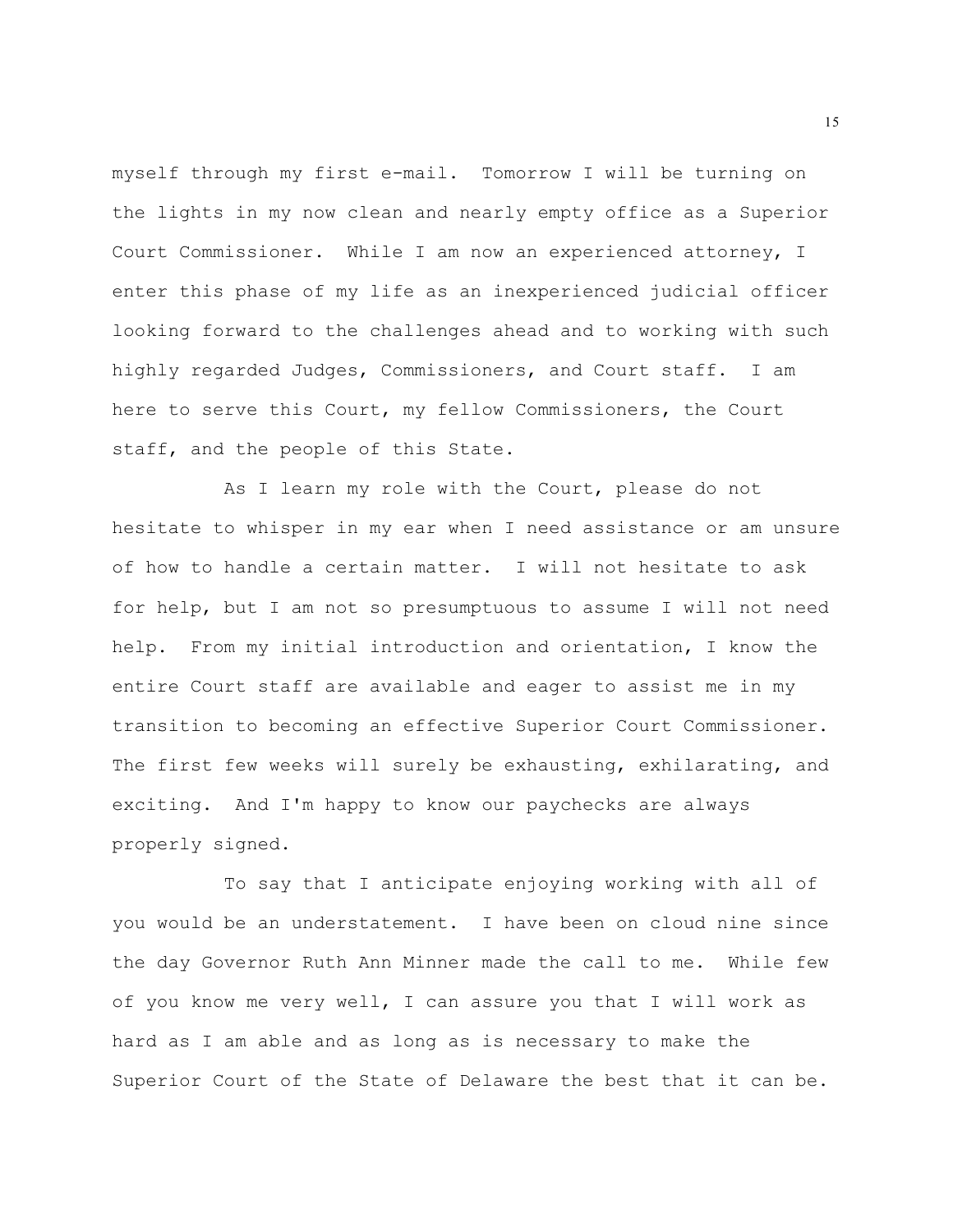I am truly fortunate to be given this opportunity and I will not let you down. Tomorrow morning I will not have to drive over 40 miles to and from my old office in Marlton, New Jersey. Tomorrow morning before 9 a.m. I will turn on my new light and begin my new career as your newest Commissioner, signed Lynne.

I again say I'm very proud of you.

COMMISSIONER PARKER: Thank you.

PRESIDENT JUDGE VAUGHN: Thank you, Charlie.

Our next speaker, Dale Dube, is unavoidably unable to be here today, and I'll defer to Lynne to explain that further. So it is now my privilege to call upon our new Superior Court Commissioner for her readings. Commissioner Parker.

COMMISSIONER PARKER: Thank you. I first want to say that when Governor Minner called and nominated me as Commissioner, I called Charlie and I said to him, From now on when I wake up in the morning, I want you to rise. And then we both cried.

Bill Gates said that for those who have been given so much, much is expected of them. I want to thank the Judicial Nominating Committee, Governor Minner, and the Senate for having given me so much. I know that much is expected of me. And I look forward to, embrace, and welcome this tremendous opportunity to assist in the administration of justice in Delaware.

I want to thank President Judge Vaughn, Resident Judge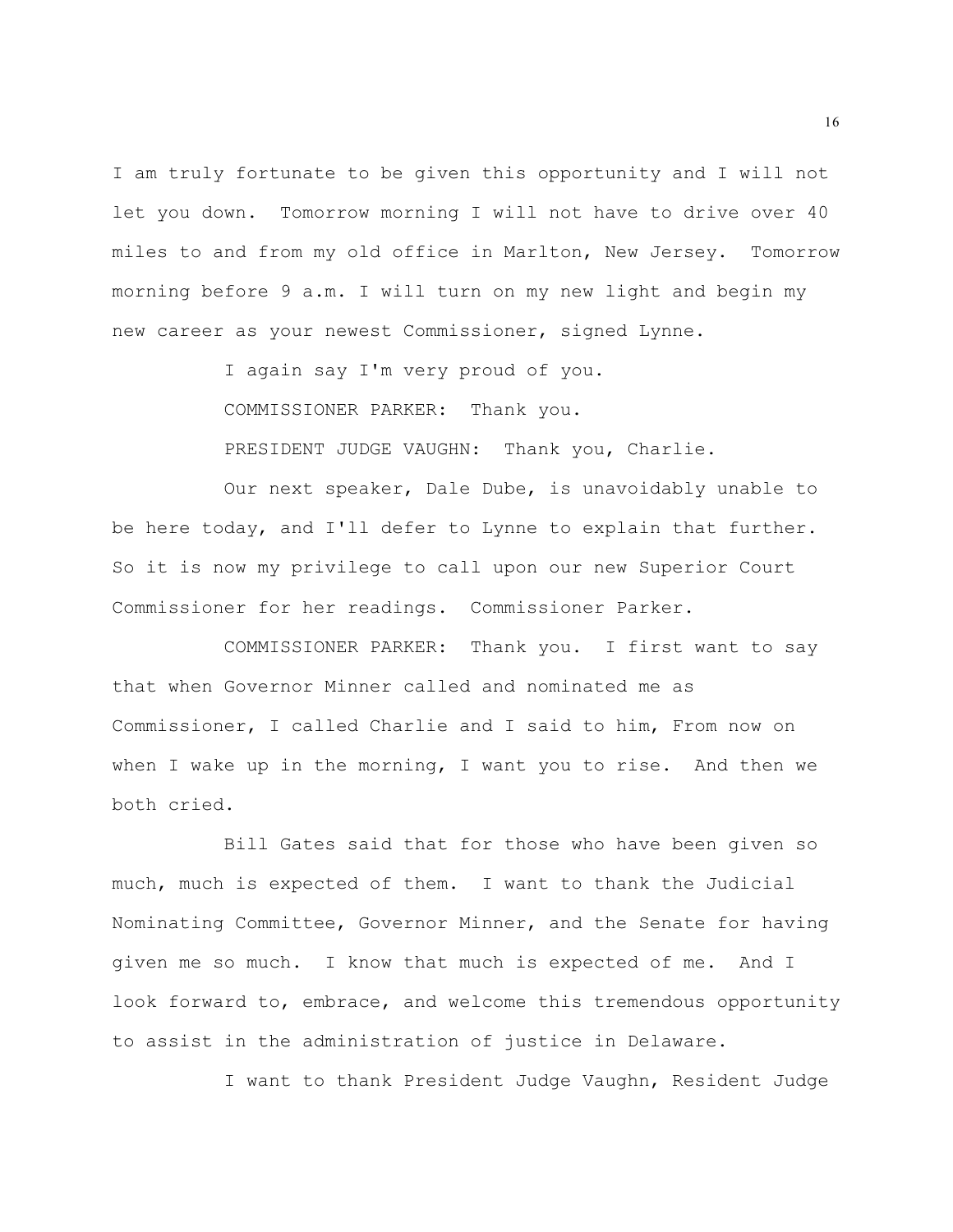Cooch, and Judge Slights as well as all of the other Superior Court Judges, Commissioners, and the Superior Court personnel, and the other Court personnel for reaching out to me, for holding my hand through this process, and for making me feel so welcome.

I am looking forward to working with all of you and to learning from all of you. And as I develop, I hope to rise to become an esteemed addition and a significant contribution to this Court.

I want to thank Judge Slights, and I do want to correct that Ellen did take the doughnut at first until she got enough courage to tell me no thank you, and to Charlie for their kind and touching words.

Dale Dube, a close friend and a very gifted lawyer, was a product of the storms last night. She has no electricity in her house, and there's some trees that fell in her roadway. And she's not able -- it is physically impossible for her to get here. She can't physically get her car out of her street. I know she would have wanted to share this moment with me, and I'm sorry that she couldn't be here. I want to thank Fran Haney for her assistance in making today come to fruition.

As I sit here today and see those that are near and dear to me, I realize that everything we are and who we have become is a result of the influences and sacrifices of our loved ones. I want to thank my family and friends for dropping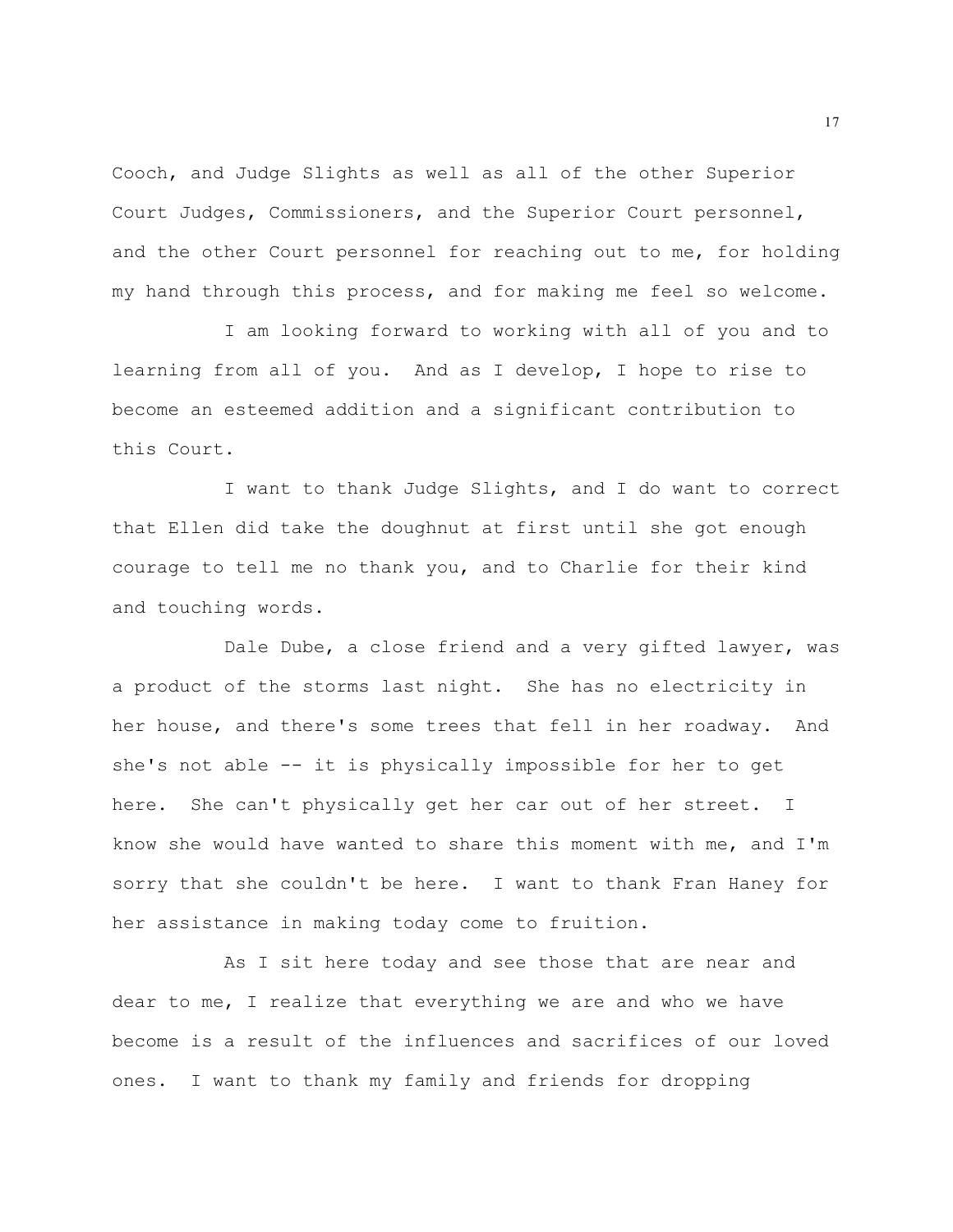everything, re-arranging their busy schedules, and for many traveling for miles to be here today to share in this momentous occasion.

I am so fortunate that both my parents are here to share in this honor. My parents, from the day I was born, have never left my side. Indeed, they have dedicated their lives to my well-being and to that of my three siblings. They sacrificed so much to provide all that they could. Through their sacrifices and their teachings important values, respect, caring, and sharing were instilled in me. They helped shape who I am today. Perhaps, the only way to truly thank those who have dedicated their lives to you is to pay it forward and to make the same sacrifices and to attempt to instill the same values in my own children. Sammy and Tia, I love you both so much, and I am proud of who you are and of the people you are becoming.

And to my husband, my partner, my everything, I can't thank you enough for your support, encouragement, and insight, for your confidence, caring, and compassion. You are the man of the utmost integrity. You, more than anyone, have taught me your word is your badge of honor. I learn from you every day. I admire you. I'm proud of you. I love you.

To those who have been given so much, much is expected of them. I will do everything I can to ensure that the honor placed upon me is justified. Thank you all.